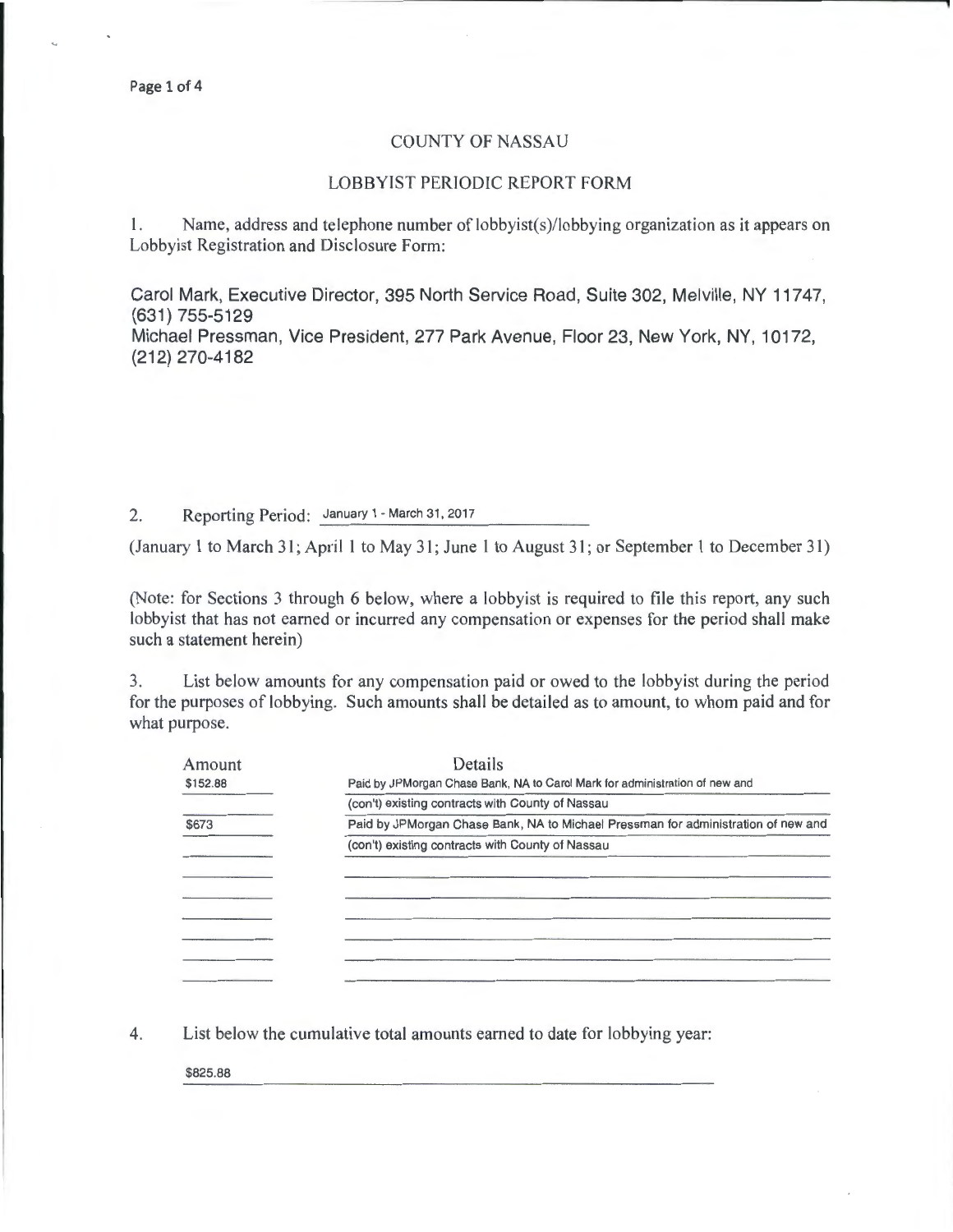Page 2 of 4

5. List below amounts for any expenses expended or incurred by the lobbyist during the period for the purposes of lobbying. Such amounts shall be detailed as to amount, to whom paid and for what purpose.

| Amount | Details |
|--------|---------|
| \$0.00 | N/A     |
|        |         |
|        |         |
|        |         |
|        |         |
|        |         |
|        |         |
|        |         |
|        |         |
|        |         |
|        |         |

6. List below the cumulative total amounts expended to date for lobbying year:

\$0.00

(In lieu of completing 7 through 10 below, you may attach a copy of your Lobbyist Registration and Disclosure Form, provided the information has not changed.)

7. List whether and where the lobbyist(s)/lobbying organization is registered as a lobbyist (e.g. Nassau County, New York State):

Carol Mark and Michael Pressman are registered New York State and Nassau County lobbyists.

8. Name, address and telephone number of client(s) by whom, or on whose behalf, the lobbyist is retained, employed or designated.

Chase Bank USA, N.A. 201 Walnut Street Wilmington, DE 19801 (631) 755-5129 OR (212) 270-4182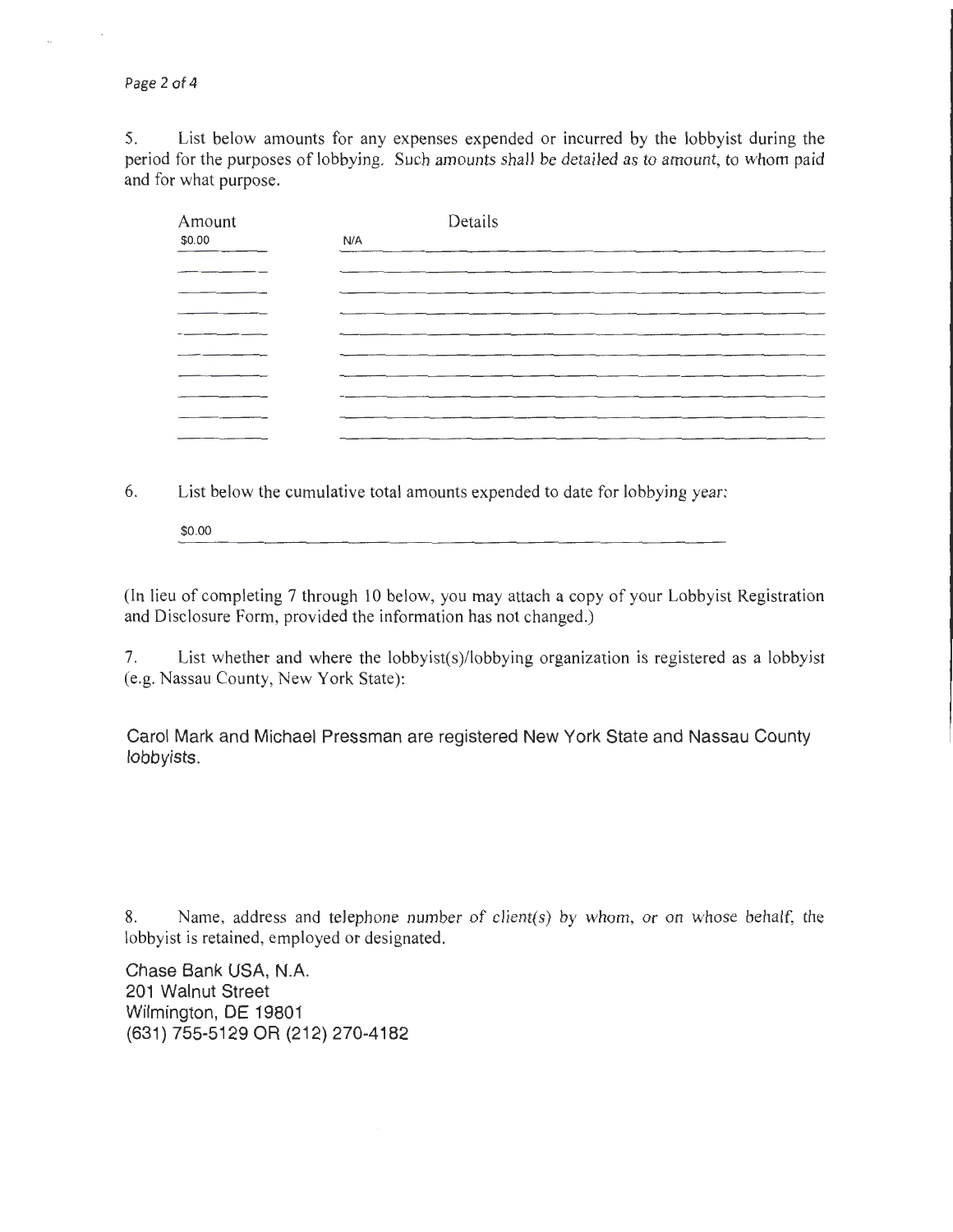JPMorgan Chase Bank, N.A. 270 Park Avenue, NY1-K705 New York, NY 10017 (631) 755-5129 OR (212) 270-4182

9. Describe lobbying activity conducted, or to be conducted, in Nassau County, and identify client(s) for each activity listed, during the Reporting Period.

Communication on behalf of JPMorgan Chase Bank by Carol Mark and Michael Pressman for the administration of new and existing contracts with Nassau County.

10. The name of persons, organizations or governmental entities before whom the lobbyist has lobbied during the period.

Beaumont Jefferson, County Treasurer; Rolando Fernando, Deputy County Treasurer; Jim Davis, County Assessor; Anthony Paganini, IT; Kathleen Cayea, Purchasing Officer; Nancy Stanton, IT